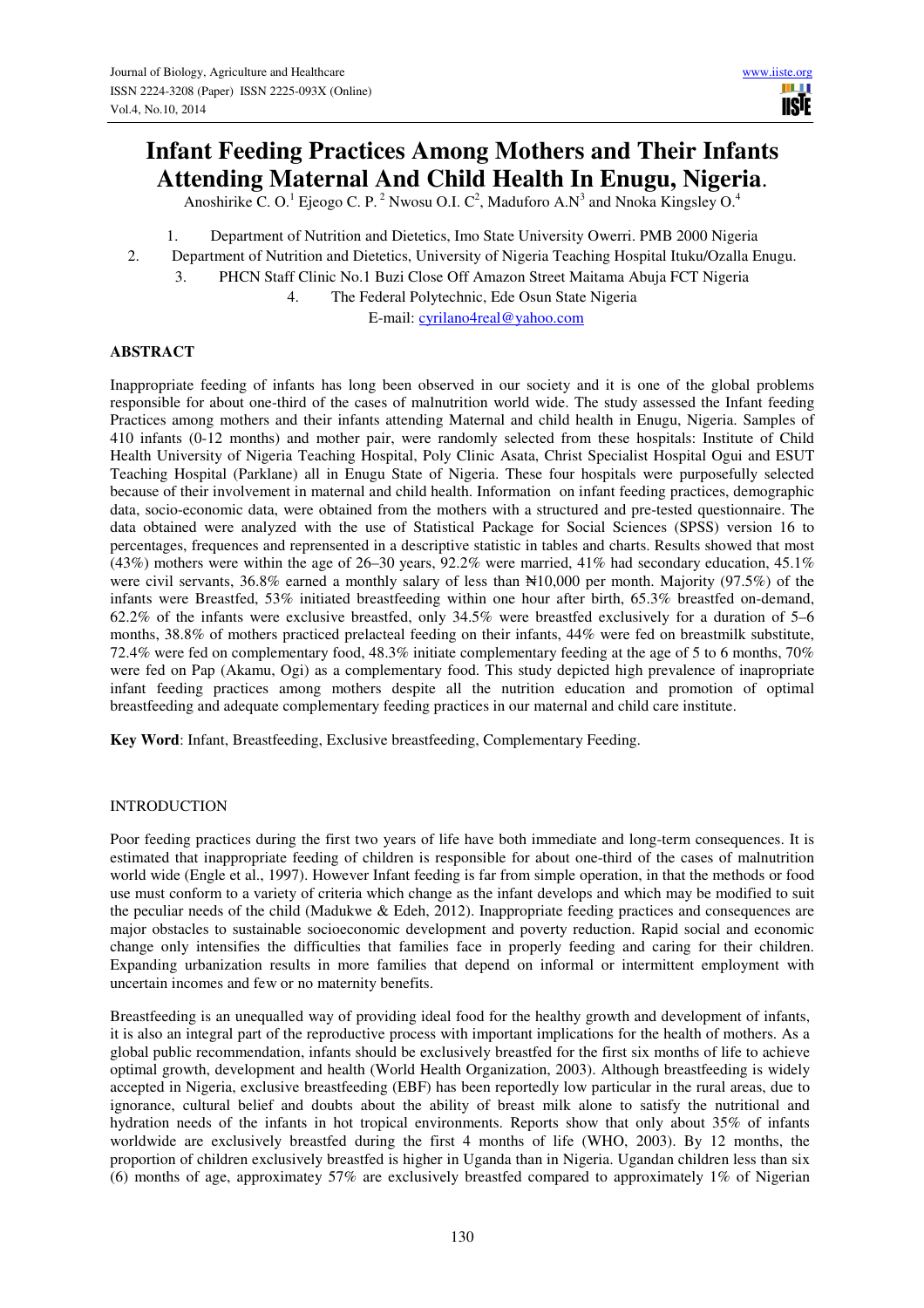children (world Health Organization, 1996). Nigeria Demographic and Health Survey (NDHS) (1999) reported that only 38% of women in Nigeria initiate breastfeeding within the first hour of birth, while about 17% of children under six months of age are exclusively breastfed (NDHS, 1999).

Complementary feeding is defined as the feeding of an infant with foods and liquid alongside breast milk, when breast milk alone is no longer sufficient to meet its nutritional requiements (Pan American Health Organization, 2003). It has been reported that most children are fed complementary foods that are inadequate in quality and quantity (NDHS, 1999) and Complementary feeding frequently begins too early or too late and the food given are often nutritionally inadequate and unsafe. The early introduction of other liquids or complementary foods will displace the energy and nutrients provided by breast milk rather than provide an additional source of nutrition. The target age range for complementary feeding is generally taken to be 6 to 24 months of age.

#### Statement of Problems

In Nigeria, child malnutrition which occurs in more than 60% of children has been identified to be responsible for more than 50% of infant's death in the country. This malnutrition in Nigerian infants was found to be as a result of inappropriate child feeding practices such as delayed introduction of complementary foods, low energy and nutrient density of foods offered, feeding in small amounts at meals, food restrictions due to cultural beliefs, low birth-weight and high mobidity. Thus , this study was conducted to assess the infant feeding practices among mothers in Enugu Nigeria.

#### Materials and Methods

Study Area: The study was carried out in Institute of Child Health University of Nigeria Teaching Hospital, Poly Clinic Asata, Christ Specialist Hospital Ogui and ESUT Teaching Hospital (Parklane) all in Enugu State of Nigeria. These four hospitals were chosen because of their involvement in maternal and child health, where mother

Population of Study: The study was carried out on four hundren and ten (410) mothers in Enugu Urban community who had infants between 0 and 12 months and attended post natal and programme on immunization clinics at Institute of Child Health University of Nigeria Teaching Hospital, Poly Clinic Asata, Christ Specialist Hospital Ogui and ESUT Teaching Hospital (Parklane) all in Enugu State of Nigeria.

Sample Design: A cross-sectional study of mothers and infants who attended maternal and child health and institute of child health in four of the hospitals. The study sample consisted of four hundred and ten mothers and their children, which were selected randomly from the turnout at the four hospitals (Poly Clinic, Christ Specialist Hospital, ESUT Teaching Hospital consisted 100 samples of mothers and their infants each while Institute of Child Health University of Nigeria Teaching Hospital consisted 110 samples of mothers and their infants).

Sample Size: The sample size was determined using the formula postulated by the Centre for Disease Control (CDC, 2007);  $n = px(1-p) \times (Z_a/d)^2$ 

Where n= Sample Size.

P= Proportion or a best guess about the value of the proportion of interest.

 $d=$  tolerance level  $(0.05)$ 

 $Z_{\alpha}$  = Probability of an error (1.96)

Therefore,  $n = 0.5 \times (1-0.5) \times (1.96/0.05)^2$ 

$$
n=384
$$

7% of the Sample Size (n) was added to the sample.

 $n = 410$ 

Data Collection: Ethical Clearance for the study was obtained from UNTH ethical committee and informed consent of the mothers were obtained before data collection. The data were generated through the use of validated structured questionnaire, which were administered with the help of trained research assistants. The questionnaire solicited information on socio-economic, breastfeeding, initiation, duration and frequency, complementary feeding, age of introduction, types and other liquid or food given to infants.

Data Analysis: the data collected was analyzed using statistical package for social sciences (SPSS) (Version 16) and expressed in a frequency and percentages. The results were represented in tables and charts.

#### RESULTS

Table 1 shows the demographic and socio-economic characteristic of mothers. A good number of mothers (43%) are within the age of 26 – 30 years while 2.2% were within the age range of above 40 years. Majority (92.2%) of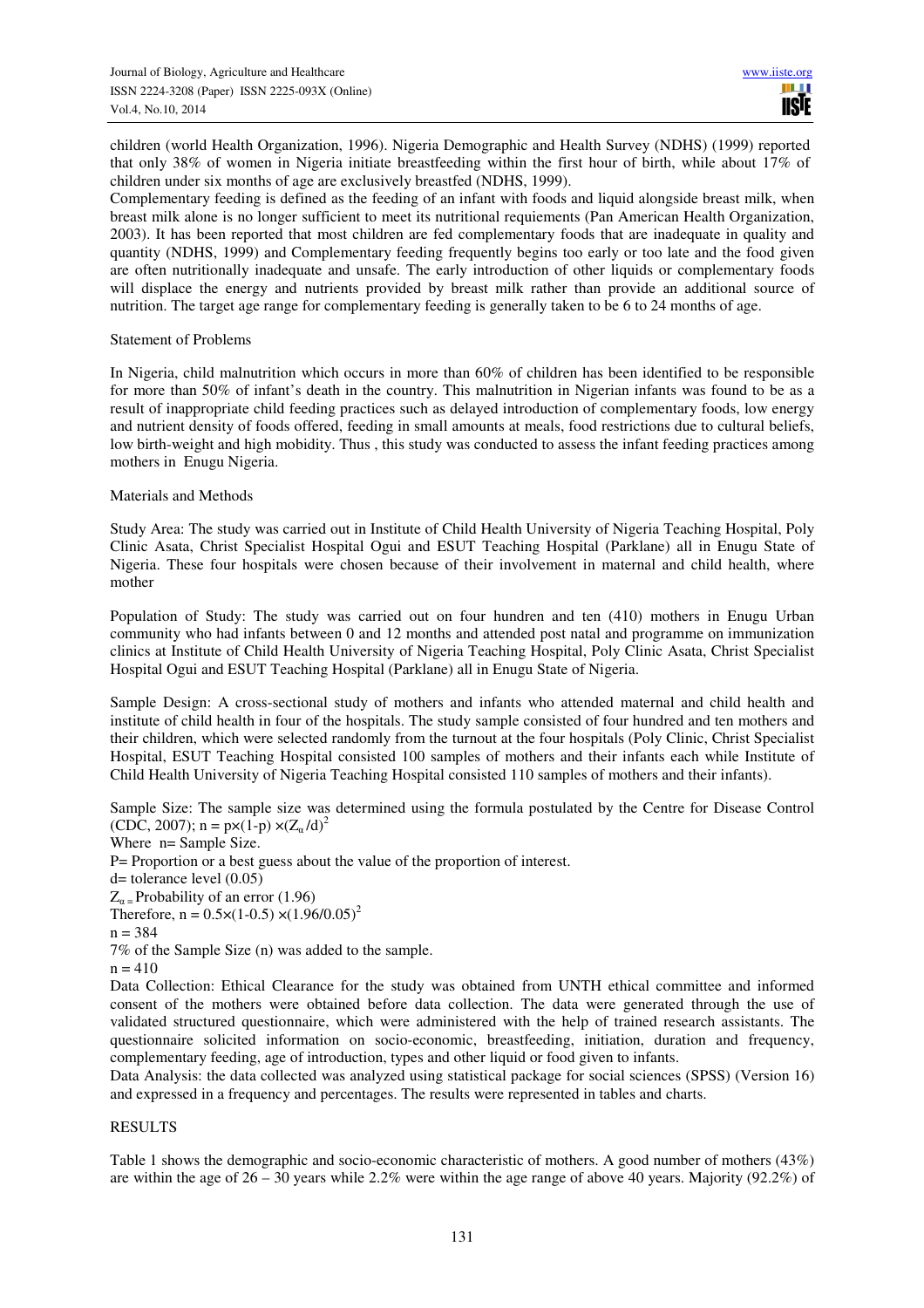the mothers were married while (1.0%) were separated. More than half (51.5%) of the mothers had tertiary education,  $41\%$  had secondary education with few 1.2% with no education. Approximately (45.1%) of the mothers were civil servants, 22.7% were traders, 18.3% were housewives and students, with few 4.4% and 3.2% as Teachers and Artisans respectively. More than one third (36.8%) of the mothers earned a monthly salary of less than  $\text{N10,000}$  per month, 28.5% earned  $\text{N31,000}$  and above with few 8.3% on monthly earning ranging from ₦21,000 to ₦30,000 per month. Majority 93.4% of mother were Igbo, with few 2.9%, 1.5% and 1.5% of mother from, other ethnic group, Hausa and Yoruba respectively.

| Variables                         | Frequency      | Percentage $(\%)$ |  |
|-----------------------------------|----------------|-------------------|--|
| Age of Mother (yr)                |                |                   |  |
| 20 yrs and Below                  | 21             | 5.1               |  |
| $21 - 25$                         | 113            | 27.6              |  |
| $26 - 30$                         | 176            | 43.0              |  |
| $31 - 35$                         | 72             | 17.6              |  |
| $36 - 40$                         | 19             | 4.6               |  |
| Above 40                          | 9              | 2.2               |  |
| Total                             | 410            | 100.0             |  |
| <b>Marital Status</b>             |                |                   |  |
| Single                            | 17             | 4.1               |  |
| Married                           | 381            | 92.9              |  |
| Divorce                           | 8              | 2.0               |  |
| Separated                         | $\overline{4}$ | 1.0               |  |
| Total                             | 410            | 100.0             |  |
| Education                         |                |                   |  |
| None                              | 5              | 1.2               |  |
| Primary                           | 26             | 6.3               |  |
| Secondary                         | 168            | 41.0              |  |
| Tertiary                          | 211            | 51.5              |  |
| Total                             | 410            | 100.0             |  |
| Occupation                        |                |                   |  |
| Farmer                            | 18             | 4.4               |  |
| Trader                            | 93             | 22.7              |  |
| Civil Servant                     | 193            | 47.1              |  |
| Teacher                           | 18             | 4.4               |  |
| Artisan                           | 13             | 3.2               |  |
| Housewife/Student                 | 75             | 18.3              |  |
| Total                             | 410            | 100.0             |  |
| Income                            |                |                   |  |
| Less than $\mathbb{N}10,000$      | 198            | 47.3              |  |
| N10,000 - N20,000                 | 61             | 14.9              |  |
| $\text{N}21,000 - \text{N}30,000$ | 34             | 8.3               |  |
| N <sub>31</sub> ,000 and above    | 117            | 28.5              |  |
| Total                             | 410            | 100.0             |  |
| Ethnic Group                      |                |                   |  |
| Igbo                              | 386            | 94.1              |  |
| Hause                             | $\sqrt{6}$     | 1.5               |  |
| Yoruba                            | 6              | 1.5               |  |
| Other Ethnic group                | 12             | 2.9               |  |
| Total                             | 410            | 100.0             |  |

Table 1: Demographic and Socio-economic Characteristics of mothers

`Table 2 shows infant feeding practices, majority (97.5%) (n=400) of the infants were breastfed, while few (2.5%) were not breastfed. Among the breastfed infants, 53% were put to breast (initiation breastfeeding) within one hour after birth (33.8% were put to breast within 30 minutes – 1 hour after after birth and 19.2% less than 30 minutes after birth), 32.5% were put to breast 2 to 24 hours after birth, while 14.6% were put to breast 2 days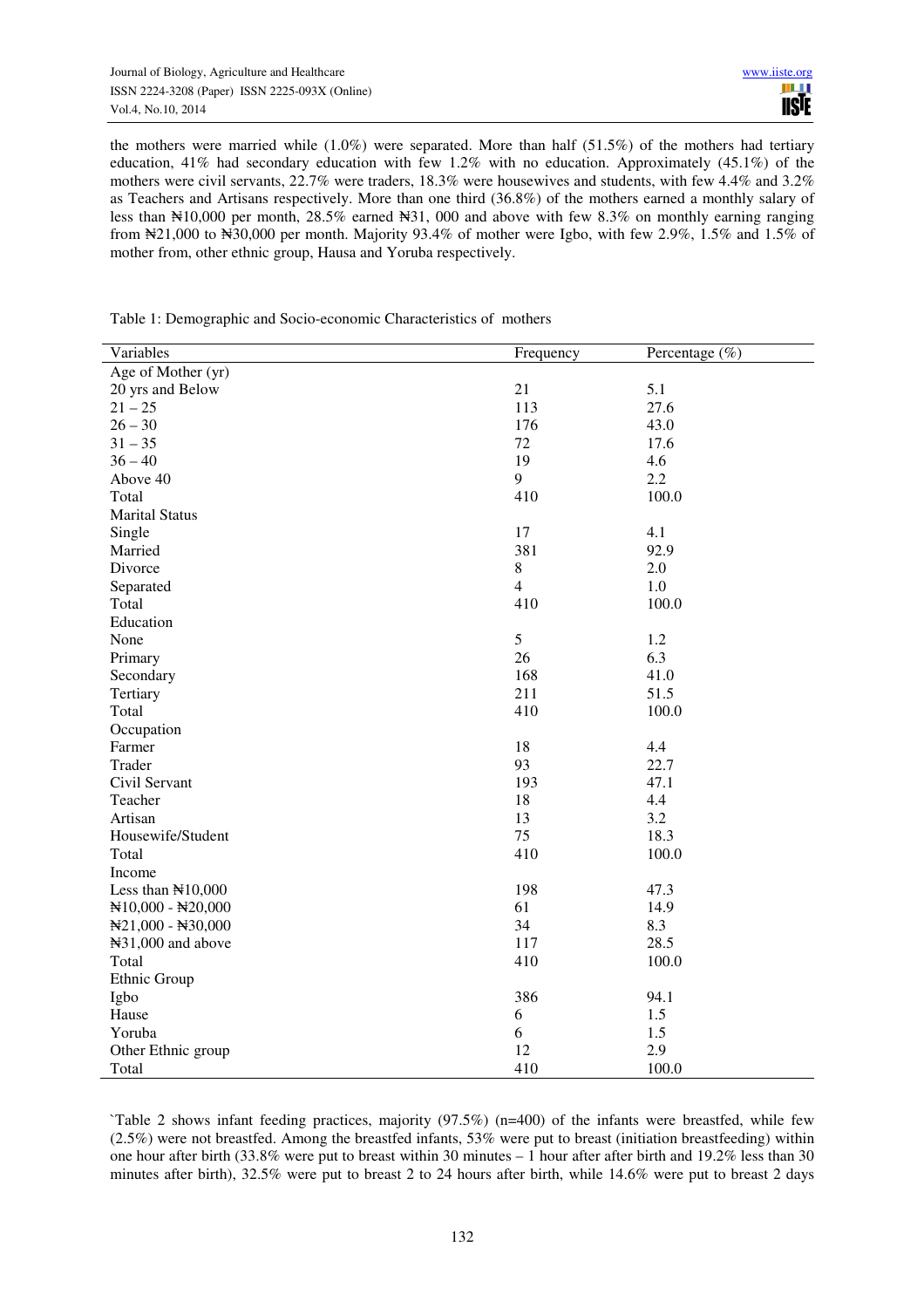and more after birth. Majority (65.3%) of the infants were breastfed on-demand, 22.5% were breastfed 7 to 9 times in a day,  $10\%$  were breastfed  $4 - 6$  times in a day while few  $(2.2\%)$  breastfeeds their infants less than 4 times in a day.

Table 2: Breastfeeding, Initiation of breastfeeding and frequency of breastfeeding practice among the respondents

| Variables                           | Frequency | Percentage $(\% )$ |
|-------------------------------------|-----------|--------------------|
|                                     |           |                    |
| Breastfeeding                       |           |                    |
| Yes                                 | 400       | 97.5               |
| N <sub>0</sub>                      | 10        | 2.4                |
| Total                               | 410       | 100.0              |
| Initiation of Breastfeeding         |           |                    |
| Less than 30 minutes after birth    | 77        | 19.2               |
| $30 \text{ minutes} - 1 \text{ hr}$ | 135       | 33.8               |
| $2hrs - 24 hrs$                     | 130       | 32.5               |
| 2 days and above                    | 58        | 14.6               |
| Total                               | 400       | 100.0              |
| Frequency of Breastfeeding          |           |                    |
| Below 4 times                       | 9         | 2.2                |
| $4 - 6$ times                       | 40        | 10.0               |
| $7 - 9$ times                       | 90        | 22.5               |
| On-demand                           | 261       | 65.3               |
| Total                               | 400       | 100.0              |

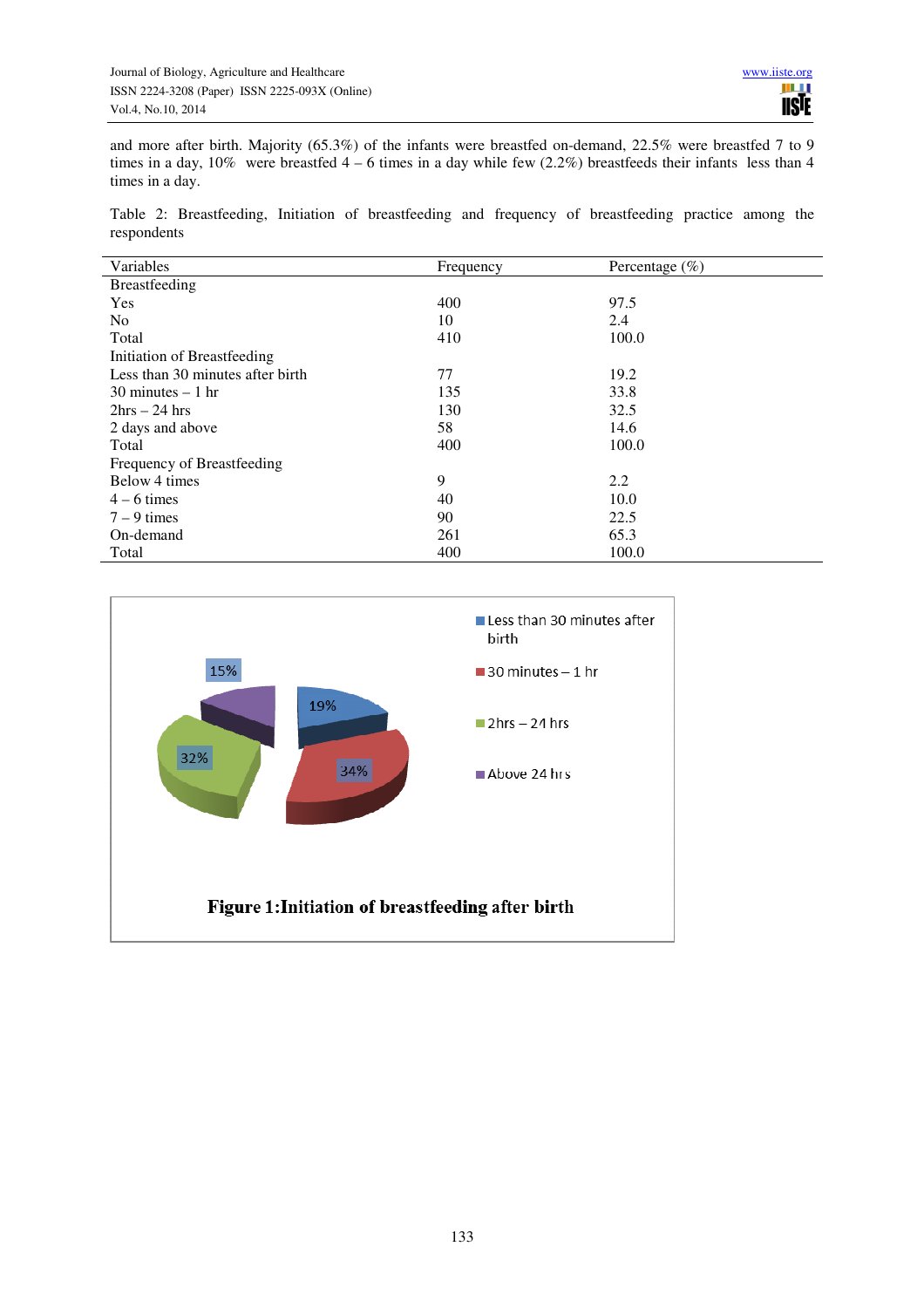

Table 3 Shows exclusive breastfeeding and duration of exclusive breastfeeding practices among 400 breastfed infants. Majority (62.2%) of the infants were exclusively breastfed while 37.8% were not breastfed exclusively, approximately one third (34.5%) of the infants were breastfed exclusively for a duration of  $5 - 6$  months, 18.3% were breastfed exclusively for a duration of  $3 - 4$  months,  $8.0\%$  were breastfed exclusively from birth to 2 months, few (1.5%) were breastfed exclusively for more than 6 months, while 37.8% indicated no action

Table 3: Exclusive Breastfeeding And Duration of Exclusive Breastfeeding Practices Among 400 Infants Breastfed.

| Variables                           | Frequency | Percentage $(\%)$ |
|-------------------------------------|-----------|-------------------|
| Practice of Exclusive Breastfeeding |           |                   |
| Yes                                 | 249       | 62.2              |
| N <sub>0</sub>                      | 151       | 37.8              |
| Total                               | 400       | 100.0             |
| Duration of Exclusive Breastfeeding |           |                   |
| $Birth - 2 months$                  | 32        | 8                 |
| $3 - 4$ months                      | 73        | 18.25             |
| $5 - 6$ months                      | 138       | 34.5              |
| Above 6 months                      | 6         | 1.5               |
| No Action                           | 151       | 37.75             |
| Total                               | 400       | 100               |

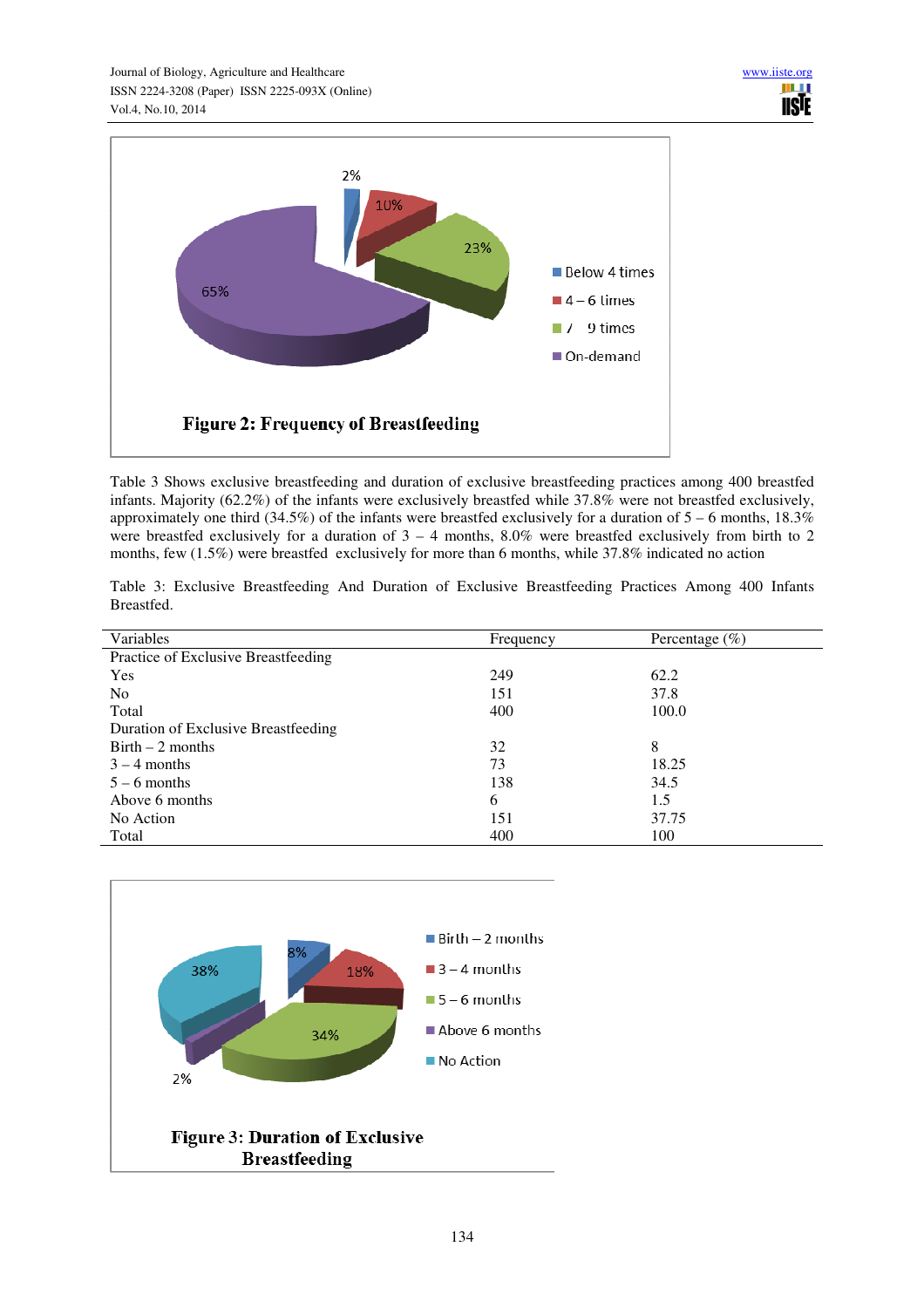Table 4 Shows the prelacteal feeding (PF), breastmilk substitute (BMS) feeding and complementary feeding (CF) practices. More than one third 38.8% of mothers practiced prelacteal feeding on their infants, and 61.2% did not practiced prelacteal feeding. Approximately 44% of mothers fed their infants on breastmilk substitute, while 56.1% did not fed their infants on breastmilk substitute.

Most (72.4%) of the infants were fed on complementary food while 27.6% were not. Forty eight percent of mothers initiated complementary feeding to their infants at the age of 5 to 6 months, 23.3% , 18.3%, initiated Complementary feeding at the age 3 to 4 months and above 6 months respectively, while few  $(10.1\%)$  initiated Complementary feeding from birth to 3 months. Seventy Percent were fed on Pap (Akamu, Ogi) as a complementary food, 15.8% were fed on commercial infant formular, 7.3% were fed on mashed solid foods or pureed food such as yam, rice, beans and fruits, while 1.9% were fed with iso meal.

Table 4: Prelacteal Feeding, Breastmilk Substitute Feeding and Complementary Feeding Practices

| Variables                             | Frequency | Percentage $(\% )$ |
|---------------------------------------|-----------|--------------------|
| <b>Prelacteal Feeding</b>             |           |                    |
| Yes                                   | 159       | 38.8               |
| N <sub>0</sub>                        | 251       | 61.2               |
| Total                                 | 410       | 100.0              |
| <b>Breastmilk Substitute</b>          |           |                    |
| Yes                                   | 180       | 43.9               |
| N <sub>0</sub>                        | 230       | 56.1               |
| Total                                 | 410       | 100.0              |
| Practice of Complementary Feeding     |           |                    |
| Yes                                   | 297       | 72.4               |
| N <sub>0</sub>                        | 113       | 27.6               |
| Total                                 | 410       | 100.0              |
| Introduction of Complementary Feeding |           |                    |
| From Birth $-3$ months                | 30        | 10.1               |
| $3 - 4$ months                        | 69        | 23.3               |
| $5 - 6$ months                        | 143       | 48.3               |
| Above 6 months                        | 54        | 18.3               |
| Total                                 | 297       | 100.0              |
| <b>Complementary Foods</b>            |           |                    |
| Pap (Akamu or Ogi)                    | 223       | 75.1               |
| Mashed Yam/Rice/Beans                 | 22        | 7.3                |
| Iso Meal                              | 6         | 1.9                |
| Commercial Infant Formular            | 47        | 15.8               |
| Total                                 | 297       | 100.0              |

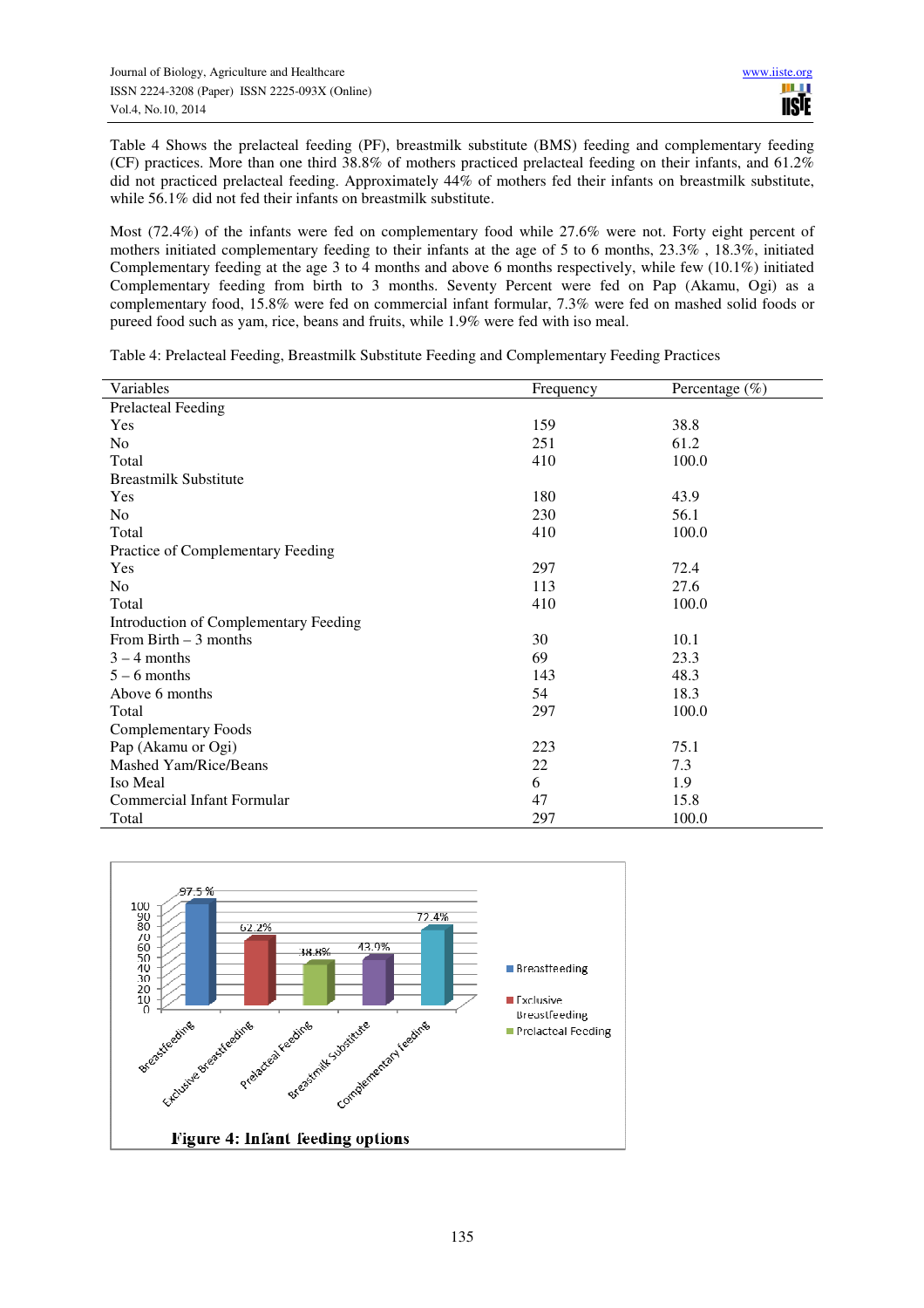#### DISCUSSIONS

The findings of the study depicted high literacy level and women empowerment, young adult mothers. Almost all the mothers in this study had basic education which is one of the most effective investments in improving economy, creating literate, self reliant and healthy societies.

From this study only a very few mothers (18.3%) were unemployed (housewives or students), while a good percentage of mothers either worked full-time in the public or private sectors, and majority of the working mothers left their children in the care of alternative caregivers. According to Armar-Klemesu *et al.,*(2000) maternal employment may not be a constraint to child care, because mothers modified their work patterns to attend to their young children's need; but could influence child's feeding. Low monthly income earned by mothers as observed in this study could account to high rate of breastfeeding and the use of local cereal-based complementary foods among the mothers in the study. Majority of mothers were within the age group 26 to 30 years (young adult) indication the peak of fertility, and at which ladies commonly marry, although mothers within the age of below 20 years depicted prevalence of adolescence pregnancy.

Breast milk meets all of an infant's nutritional requirements for the first 6 months of life and is superior to any substitute, it is a norm and one of the basic infant feeding practices since early past of this century. This accounts for the high percentage (97.5%) of breastfeeding recorded in this study. This collaborate with the report by United Nations Administrative Committee on Coordination Sub-Committee on Nutrition (ACC/SCN) (2000) Breastfeeding rates are very high in developing countries, exceeding 95% in more than half of the countries surveyed.

Initiation of breastfeeding immediately after birth, preferably within the first 30 minutes of delivery is highly desirable. In this study, slightly above half (53%) of the infants were put to breast within one hour after birth, this is higher than 48.2% reported in Anambra State (Ukegbu *et al.,*2010), and trend of late initiation of breastfeeding reported in Nigeria (Onuoha and Ene-Obong, 2005; Holdges, 2001), but similar to study reported among rural women in vietnam (Duong *et al.,*2004). Late initiation of breastfeeding deprives infants of colostrum that has anti-infective properties, and exposes them to unnecessary death. This is confirmed by a recent study in Ghana; about 22% of newborn deaths were prevented if babies started breastfeeding within one hour after birth (Edmond *et al.,* 2006). Early contact with the baby immediately after birth promotes a closer relationship between a mother and her baby and has been found to give the mother a strong sense of satisfaction (Federal office of statistics/ National Population Census, 2009). Moreover, previous studies have emphasised the risk of delayed initiation of breastfeeding on neonates in sub-Saharan Africa and showed that neonatal mortality could be significantly reduced by 16% if the mothers started breastfeeding on day one and by 22% when breastfeeding was initiated within the first hour (Nakao *et al.,*2008; Welde, 2001). For the mothers who initiated breastfeeding later than 30 minutes, the commonest reason for late initiation was the perception that colostrum was dirty and therefore harmful to the new born (69.2%). Although, breast feeding is a universal practice, there are cultural aspects that vary considerably about Colostrum which is secreted for the first 2 days. Most mothers, who cannot wait for the few days that the 'clean and safe milk' is expected, resort to expressing the milk and discarding same. These practices are often upheld and enforced by aunts, mother's in-laws and other elderly women or relatives in the family. These beliefs and practices are also reported among the Yoruba's of South western Nigeria (Edmond *et al.,*2006; Omotola and Akinyele, 1985), different parts of India (Onayande *et al.,1996;* Khan, 1990) and in Turkey (Giovannini *et al.,1992;* Ergenekon-Ozelci,*et al.,*2006). Whereas, current evidence shows that colostrum contains immunoglobulin's, lactoferrin and lysozymes which may help reduce and protect against neonatal septicaemia, diarrhoea, and acute respiratory infections, thus reducing infant mortality rates (Singh *et al.,*1997). There is a need to intensify breastfeeding education among these mothers, with emphasis on the advantages of the early initiation of breastfeeding.

high prevalence of on demand breastfeeding (63.5%) observed in this study is lower than that reported in Anambra state (92.5%) ( Ukegbu *et al.,*2010), India (73.6%) (Parehk *et al.,*2004), Owerri Urban (93.8% and 92.3%) (Anoshirike and Asinobi, 2008). Demand feeding has a positive influence on breastfeeding as it leads to earlier maximum milk production than feeding on fixed schedule does (Chiang Mai, 1989).

According to the UNICEF,(2006) only every third child living in the developing world is exclusively breastfed during first six months of life. Exclusive breastfeeding is not widely practiced. Exclusive breastfeeding rate observed in this study declined from 62.2% at birth to 34.5 % at 5 to 6 months of age. This collaborate to a previous study report were Exclusive Breastfeeding rate declined from 64.9% at birth to 37.3% at 24 weeks of age (Ukegbu *et al.,*2010). However, this rate is higher compared to previous values reported for Nigeria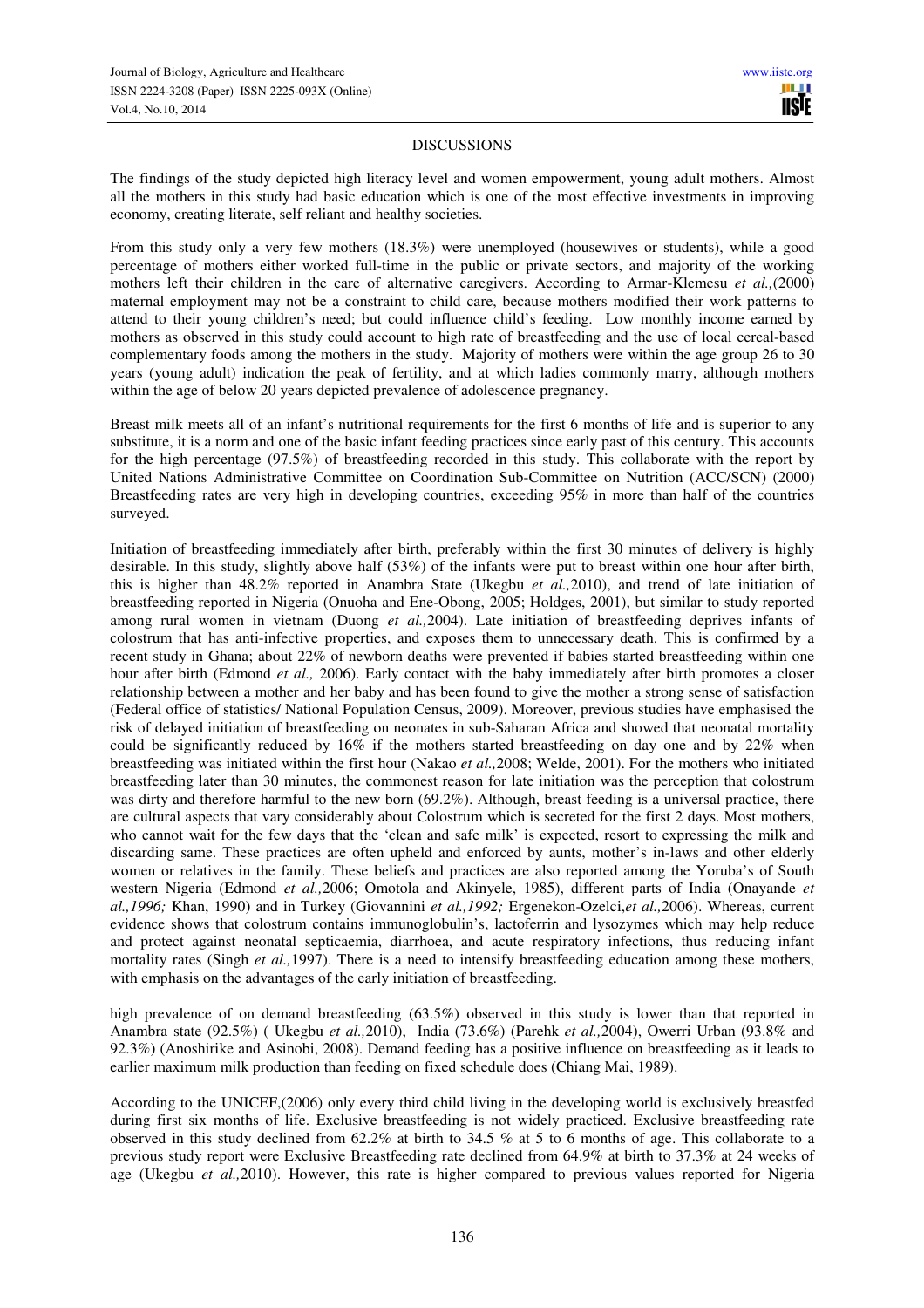(Nigerian Demographic and Health Survey (NDHS), 2003; Omotola *et al.,*2005) and other developing countries (Foo *et al.,*2005). The improvement in the Exclusive Breast Feeding rate could be attributed to the progressive impact of the Baby Friendly Hospital Initiative programme adopted by this country in 1992. Breast milk is the ideal food in the first early stages of life and the current recommendation in that infants should be exclusively breastfed for the first six months of life (WHO, 2003).

Prelacteal feeds are not recommended because of the resulting effect on the onset of lactation, and on perinatal morbidity and mortality (Duong *et al.,*2004). In this study, the percentage of prelacteal feeding observed was 38.8%; feeding was mainly in the form of water, usually mixed with glucose. This is higher compared to report of the previous study carried at Nnamdi Azikiwe University Teaching Hospital, Anambra State (Nigeria) from September 2006 to June 2007 (Ukegbu *et al.,*2010) and collaborate with reports of previous studies in Nigeria (Nwankwo and Brieger, 2002; Ighogboja *et al.,* 1996 ).

Breastmilk cannot be duplicated by any artificial means (Picciano, 2001). Breast milk is unique in its composition and function, Of the infants not exclusively breastfed, the majority continued breastfeeding along with formula milk or Complementary foods. It was observed that 44% of the infants were fed on breastmilk substitute, which could be as a result aggressive promotion of breast milk sustitute in the country, workload of mothers, low income level, large family size, lack of support and beliefs of mother that breastmilk is insufficient to meet the requirement of their infants.

In this study, high proportion 72.4% of the infants were fed on complementary foods and 33.4% of mothers commenced complementary food before the age of 4 months. This is higher compared to study in sokoto Nigeria which revealed that only 22.4% of the mothers commenced complementary feeding before the age of four months (early weaning) (Umar and Oche, 2013). Early initiation of complementary feeding has been reported from several studies (Giovannini *et al.,* 1992*;* Nakao *et al., 2008;* Igbedioh *et al., 1996*). Early complementary feeding in age is harmful in many ways as food and water displaces breastmilk, affects exclusive breastfeeding and if not well processed could harbour pathogenic microorganisms resulting in diarrhoea. Studies have found poor nutritional status to be significantly associated with earlier complimentary feeding and early weaning has been reported to be a cause of anaemia in the first year of life (Hizel *et al.,* 2006). Among the reasons given by mothers for practicing early weaning was insufficient breast milk. This is consistent with findings from Tehran (Buyukgebiz *et al.,*1992). Among the Hausa women of the study area, there is a strong and widely held belief about insufficient milk and hence the need to commence complimentary feeding. In this study, 48.3% of the mothers commenced timely complementary food at 5 to 6 months and 18.3%, initiated Complementary food to their infants at above 6 months. Late initiation of complementary feeding affects the nutritional status of the infant. Cereal Pap (*Akamu, Ogi or kunu*) made from corn (maize, *zea mays), guinea corn (sorghum) or* millet (*pennisetumtyphoides*) usually prepared by the mothers themselves or bought from markets was the most common weaning food given to the infants.

## **CONCLUSION AND RECOMMENDATIONS**

This study has demonstrated a sub optimal infant feeding practices in our environment, through poor breastfeeding practices in terms of early initiation of breastfeeding, six months of exclusive breastfeeding, prelacteal feeding and inadequate complementary feeding and has a significant effect on infant and young child survival, growth and development, nutritional status, morbidity and mortality and impend economic development. Hence, infants should be exclusively breastfed for the first six months of life to achieve optimal growth, development and health. Thereafter, to meet their evolving nutritional needs, infants should receive safe and nutritionally adequate complementary foods while breastfeeding continues for up to two years of age or beyond.

Inview of the findings of this study, efforts must be intensified to re-educate the benefits of optimal infant feeding; such as promotion of breastfeeding, early initiation of breastfeeding within 1 hour after delivery, practice exclusive breastfeeding for the first six months, and timely introduction of complementary feeding at 6 months of age. Address the identified constriants through health and nutrition education of the broader community (church, markets, meetings and occasions) to enlist family support for breastfeeding mothers while dispelling breastfeeding myths.

Lactating mothers should be encourage and supported by their family and also be relieved from hard labour.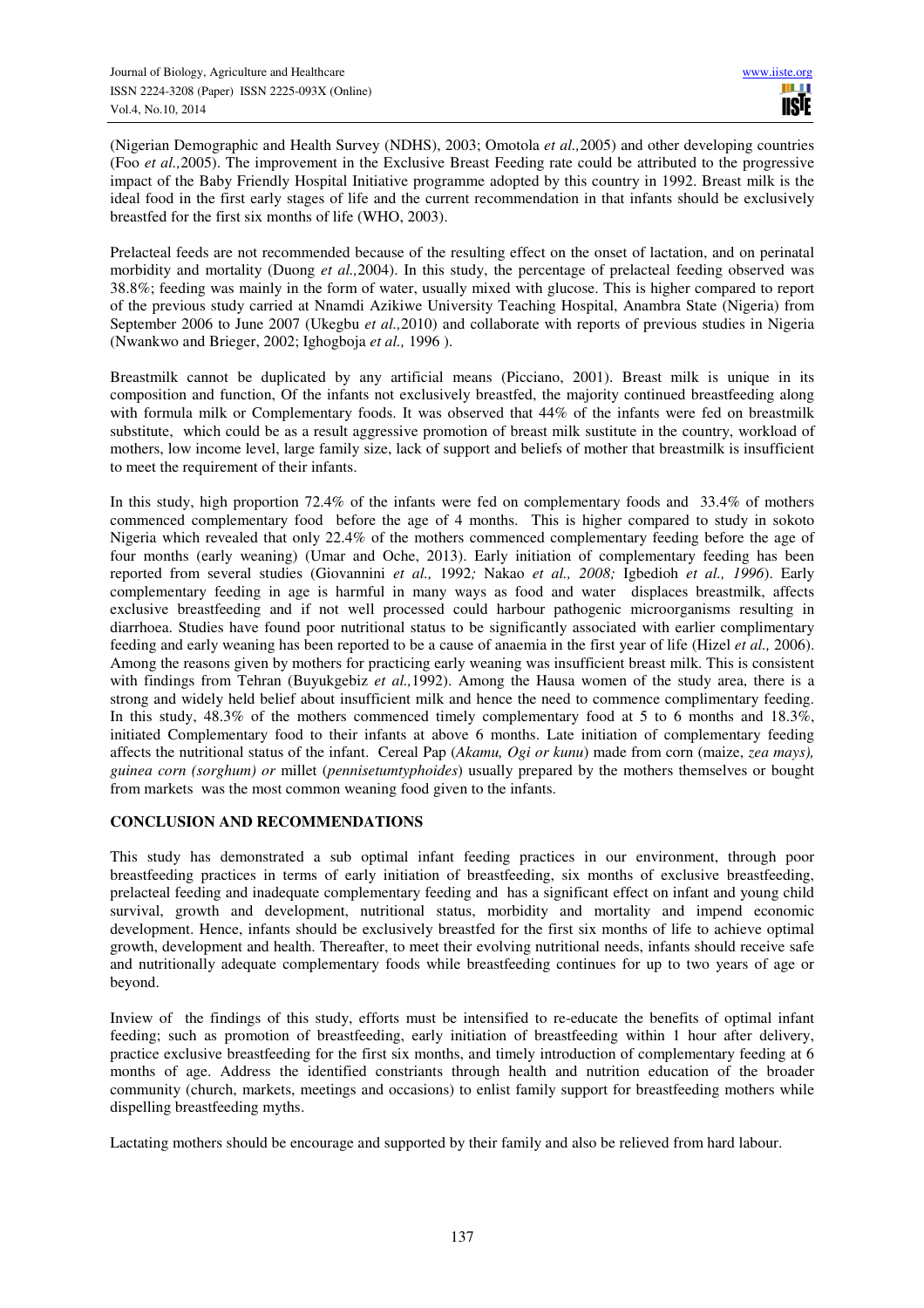Baby-Friendly Hospital Initiative (BFHI), National Immunization Programme (NIP), Breast Milk Substitute Marketing Code and other Programmes that promote optimal infant feeding Practices in Nigeria should be Reevaluated at periodic base, and health professionals send to update training from time to time.

#### **REFERENCE**

ACC/SCN (2000) Highlights: 4th Report on The World Nutrition Situation: Nutrition Throughout the Life Cycle, United Nations Administrative Committee on Coordination Sub-Committee on Nutrition (ACC/SCN) Geneva.

Aghaji M.N (2002) Exclusive breastfeeding practice and associated factors in Enugu, Nigeria. *West Afr J Med*  2002; 21: 66-69.

Anoshirike C.O, Asinobi C.O (2008) Associations between caregivers caring behaviour and child's anthropometric status, appetite and food consumption practices in owerri Municipality: *Nig. J of Nutr. Sciences vol* 29(1) 2008 pg 96-110

Buyukgebiz B, Cevik N, Oran O. (1992) Factors related to the duration ofbreastfeeding in Ankara with special reference to socio-cultural aspects. Food and Nutrition Bulletin. 1992;4:289-293.

Centre for Disease Control (CDC) (2007): An epidemiologic approach for reproductive health. WHO, Geneva Switzerland.

Chiang M (1989) Lactation project. Breastfeeding practices in the developing world. Int J Gynaecol Obstet 1989;30(Suppl 1):129–32.

Department of Census and Statistics in collaboration with Ministry of Healthcare and Nutrition (2008): Sri Lanka Demographic and Health Survey 2006/7. Sri Lanka: Department of Census and Statistics; 2008.

Dhammika B.L.K, Gunawardena N.S (2012) Knowledge, practices and concerns regarding Exclusive breastfeeding for six months among mothers in a suburban setting in Sri Lanka. Sri Lanka J Child Health 2012, 41(1):9–14.

Duong D.V, Binns C.W, Lee A.U (2004) Breastfeeding initiation and exclusive breastfeeding in rural Vietnam. Public Health Nutr 2004;7(6):795–9.

Edmond K.M, Zandoh C, Quigley M.A, Amenga-Etogo S, Owusu-Agyei S, Kirkwood B.R (2006) Delayed breastfeeding initiation increases risk of neonatal mortality. Pediatrics. 2006;117:e380–6.

Engle, P.L., Lhotska, L. and Armstrong, H. (1997) *The care initiative: assessment, analysis and action to improve care for nutrition.* Nutrition Section, UNICEF: New York.

Ergenekon-Ozelci P, Elmaci N, Ertem M, Saka G.(2006) Breastfeeding beliefs and practices among migrant mothers in slums of Diyarbakir, Turkey 2001. European Journal of Public Health. 2006;16:143-148.

Federal office of statistics/ National Population Census (2009) Nigerian Demographic and Health 2008 Survey, 2009, Columbia MD, USA: IRD Micro International Inc. Accessed15 April 2012. Available: http://pdf.usaid.gov/pdf\_docs/PNADQ923.pdf

Foo L.L, Quek S.J.S, NG S.A, Lim M.T, Duerenberg-Yap M (2005) Breastfeeding prevalence and practices among Singaporean Chinese, Malay, and Indian mothers. Health Prom Internat 2005;20(3):229–37.

Giovannini M, Banderali G, Agostoni C, Silano M, Radaelli G, Riva E. (1992) Epidemiology of breastfeeding in Italy. ActaPeadiatricaScandinavica. 1992;88:19-22.

Hizel S, Ceyhun G, Tanzer F, Sanli C. (2006) Traditional beliefs as forgotten influencing factors on breastfeeding performance in Turkey. Saudi Medical Journal. 2006;27(4):511-518.

Holdges A (ed.) (2001) Children's and women's rights in Nigeria: a wake-up call. Situation assessment and analysis. NPC/UNICEF Nigeria, 2001.

Igbedioh S.O, Ogbeni A.O, Adole G.M (1996) Infant weaning practices of some Tiv women resident in Makurdi, Nigeria. Nutr Health. 1996;11(1):13-28.

Ighogboja I.S, Odumodu C.U, Olarewaju R.S (1996) Breastfeeding pattern in Jos, Nigeria, before Baby Friendly Hospital Initiative. J Trop Pediatr 1996;42:178–9.

Khan M.E.(1990) Breast-feeding and weaning practices in India. Asia-Pacific Population Journal. 1990;5(1):71– 88.

Madukwe E.U. and Edeh, R.I (2012) Evaluation of infant feeding practices of mothers in Nusukka Local Government Area, Enugu State. *Journal of Home Economics Research. Vol.16 2012.*

Nakao Y, Moji K, Honda S, Oishi K. (2008) Initiation of breastfeeding within 120 minutes after birth is associated with breastfeeding at four months among Japanese women: A selfadministered questionnaire survey. International Breast feeding Journal. 2008;3:1.

Nigerian Demographic and Health Survey (NDHS) (2003). National Population Commission, ORC Macro, Calverton, Maryland, USA 2003;151–4.